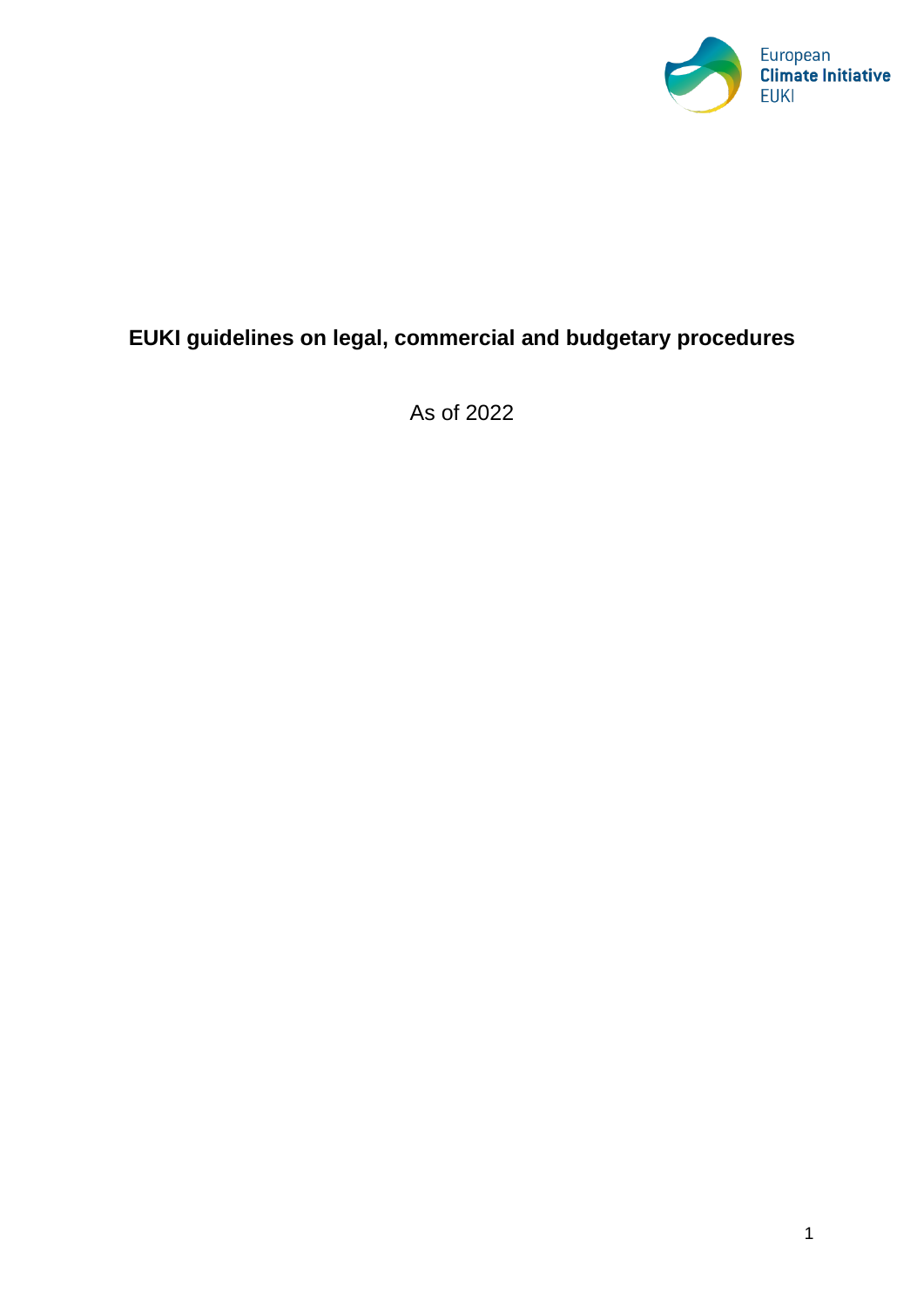

# **Table of content**

| 4. Overview of travel expenses: per diem and overnight accommodation allowances for |  |
|-------------------------------------------------------------------------------------|--|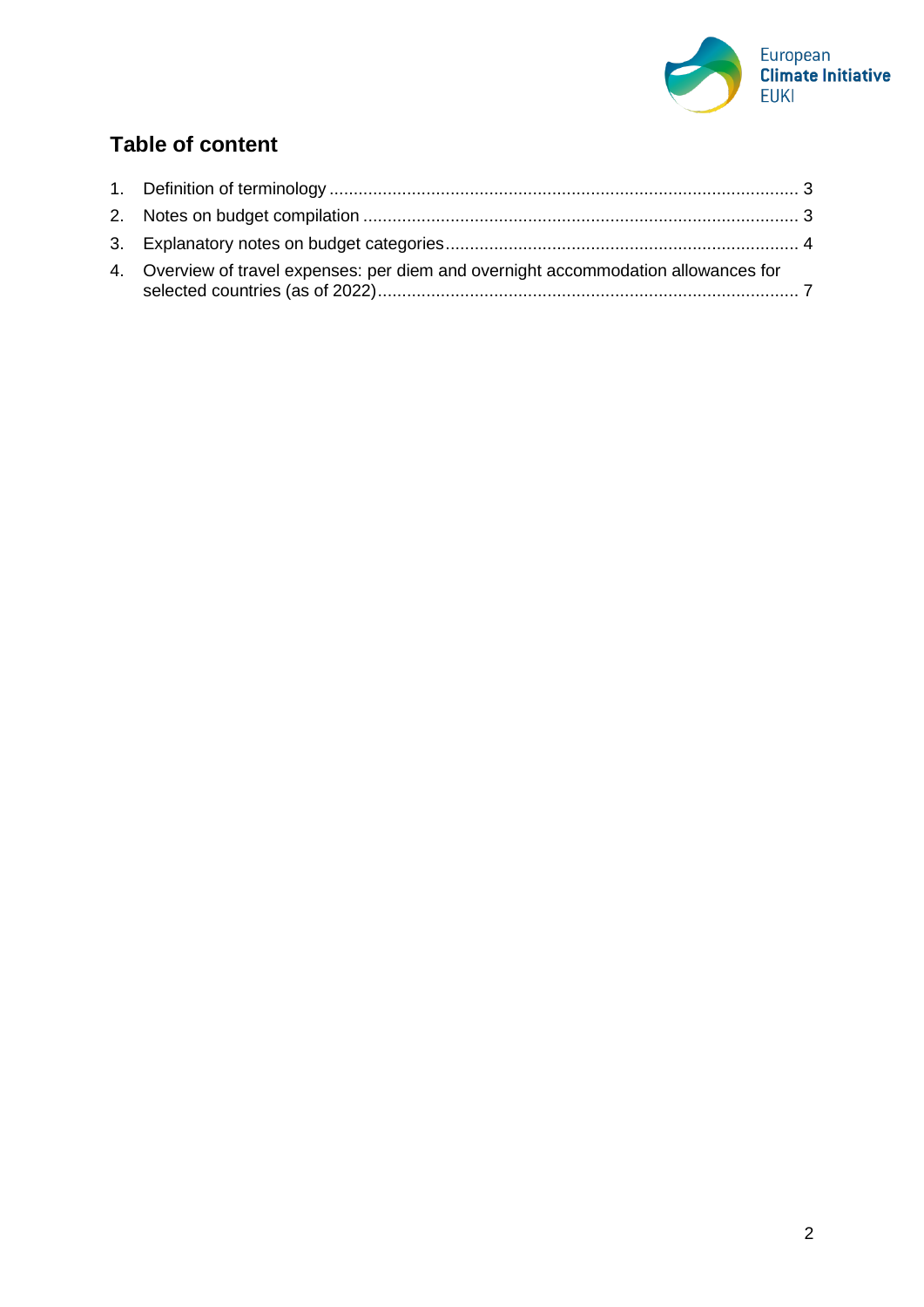

# <span id="page-2-0"></span>**1. Definition of terminology**

#### • **Implementer:**

*Implementer* refers to the organization submitting the project idea (1st stage of idea competition) or project proposal (2nd stage of idea competition). If the proposal gets selected for EUKI financing, GIZ will offer the implementer a Grant Agreement or a *Zuschussvertrag* (in case of a German implementer). In the contract, the implementer is called recipient or *Zuschussempfänger*. The implementer is responsible for steering the project in terms of its outcome/ outputs but also all budgetary issues.

#### • **Implementing Partner(s):**

*Implementing partners* are institutions receiving forwardings (transfers) from the overall grant and make a direct contribution to achieving the project's outcome (overarching project goal) and/or outputs (specific project goals). A separate budget for each implementing partner must be submitted as part of the financial proposal.

The GIZ contract (Grant Agreement or Zuschussvertrag) rules the relation between implementer and implementing partner(s) under Article 5 of Grant Agreement and Zuschussvertrag. An implementing partner is called *final recipient* in the contract.

Please carefully read the [Information on Financing of Projects under the EUKI,](https://www.euki.de/wp-content/uploads/2021/11/EUKI-Information-on-Financing-6th-Call-2022.pdf) especially the paragraphs on the *legal framework* as well as *project partnerships*.

## <span id="page-2-1"></span>**2. Notes on budget compilation**

Please note the following when drawing up a budget:

- **Template structure:** Please do not change the structure of the budget categories in the budget financing plan template ([Annex E\)](https://www.euki.de/wp-content/uploads/2022/05/Budget-Template-2022.xlsx). Please use the existing formulas to calculate your project budget.
- The first tab *Recipient* in the budget template is meant for potential implementers; it should contain all the estimated expenditure incurred by the implementer. In addition, the expenditure of potential implementing partners is shown in budget category 8 *Forwarding of funds*. The total funding volume for the project is added up under *Grand Total*.
- **If other organizations besides the implementer** will receive shares of EUKI/GIZ funding as final recipients, please create an additional tab for each implementing partner (*Sub grant to final recipient)* in the budget and list estimated expenditure that will be incurred by this implementing partner. Please include only those implementing partners in the budget who are included under 1.3 *Implementing partners* in the project proposal.
- Please note that a project with a large number of implementing partners presents an administrative challenge for the implementer. Thus, we recommend to calculate necessary expenditure for project steering in your budget.
- Due to the administrative work and increased risk of the settlement procedure not being carried out properly, **the maximum number of implementing partners is four**.
- Please list single expenditure clearly and comprehensibly in the first column of the budget. In the following column each expenditure should be assigned to one or more output(s) described in the project proposal. If there is no information for a particular budget category, please leave it blank.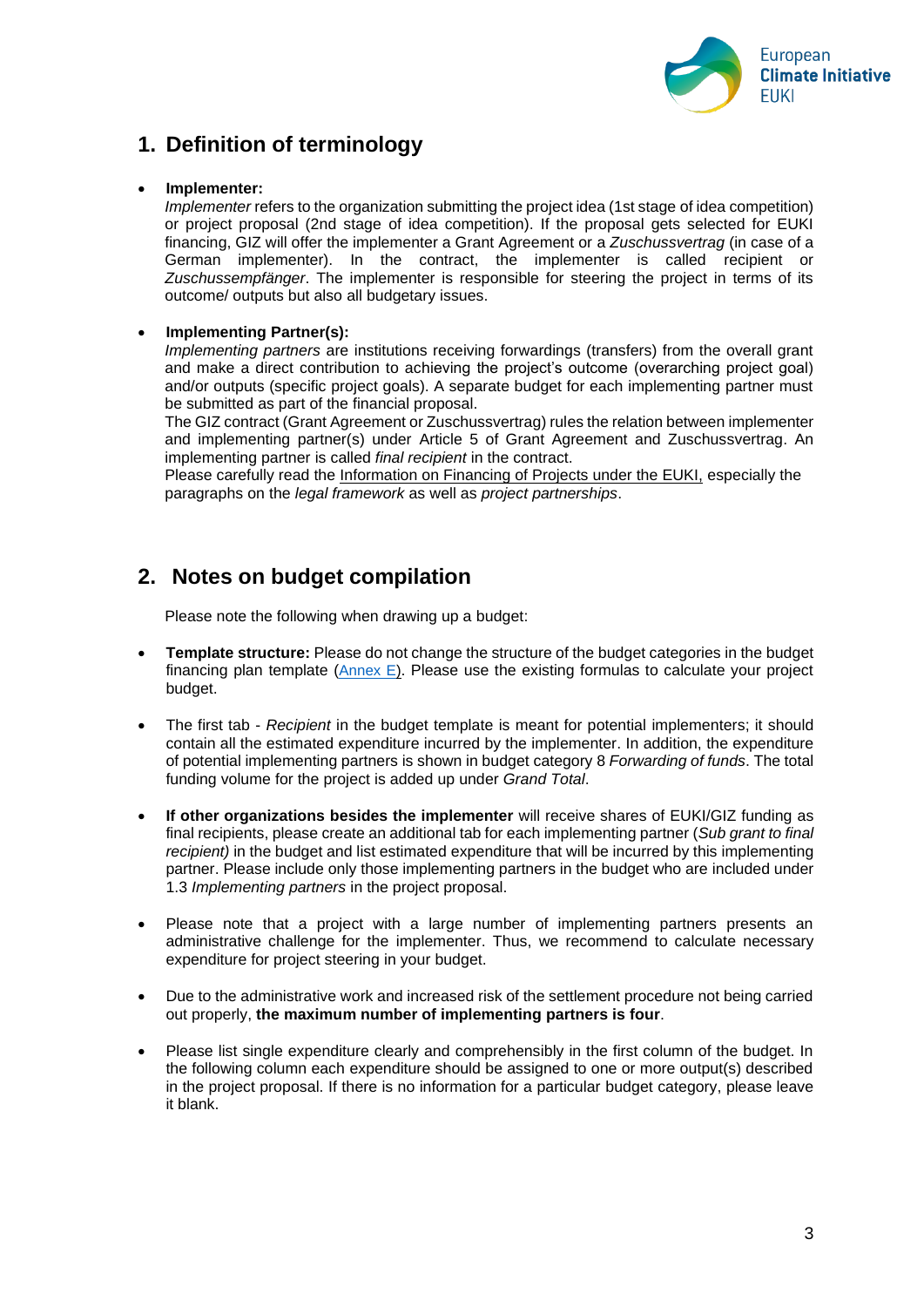

• **Only the own and/or third-party funds that can be monetarily classified and for which evidence can be provided, may be included in the budget**, i.e. it must be possible to assign them to individual expenditure. In-kind contributions or non-cash inputs can be listed in the project proposal (section 6.5). For third-party contributions, written confirmation from the donor of these contributions must be included in Annex C of the project proposal, stating the amount of third-party funding. In case there is more than one third party donor involved, the amount stated in the column *Third-party funds* should correspond to the co-financing amounts stated in Annex C of the project proposal.

If own and/or third-party funds are contributed to the project, please separate **exactly** which expenditure is to be covered by EUKI/GIZ funding and which by own/third-party contributions. **A single budget item/expenditure must be fully financed by either EUKI funding or own/third-party funding.**

• The last three columns should be used to assign different expenditure to their source of funding, to either EUKI/GIZ or own/third-party funds. Only with the help of a strict allocation it is possible to calculate administrative expenses correctly. Administrative expenses have to be calculated as a percentage of direct expenditure (see budget category 7. Administration).

## <span id="page-3-0"></span>**3. Explanatory notes on budget categories**

Regarding the financial management of the grant, the recipient shall always comply with the requirements as stipulated in the Financial Guidelines for the applicable contract which are stated in Annex 3 of the contract and are available under: [www.giz.de/financing](http://www.giz.de/financing) and [www.euki.de/en/selection-procedure/](http://www.euki.de/en/selection-procedure/)

| 1. External<br><b>Experts/</b><br><b>Consultants</b> | Please list only external experts that are not employed by your organization, but<br>commissioned<br><b>services</b><br>whose<br>are<br>via<br>subcontract<br>(e.g.<br>a<br>advisors/consultants on technical matters etc.).<br>Requirements for the award of contracts for goods and services:<br>Please note Article 6 of Grant Agreement or Zuschussvertrag regarding<br>requirements for award procedures.                                                                                                                                                                                                                                                                                                                            |
|------------------------------------------------------|-------------------------------------------------------------------------------------------------------------------------------------------------------------------------------------------------------------------------------------------------------------------------------------------------------------------------------------------------------------------------------------------------------------------------------------------------------------------------------------------------------------------------------------------------------------------------------------------------------------------------------------------------------------------------------------------------------------------------------------------|
| 2. Staff                                             | Please list only expenditures for internal staff that have a regular employment<br>contract and are assigned to the project/are working for the project. These<br>expenditures include:<br>Gross salary incl. employer's contribution to social benefits<br>Other regular salary components defined contractually (except boni)<br>$\bullet$<br>Severance payments upon termination of a contract, provided they are<br>$\bullet$<br>a requirement under employment law (and not part of a contractual<br>agreement) and provided they are only listed as the proportion that<br>corresponds to the actual working hours spent on the project.<br>Severance payments that are not based on applicable employment law<br>are not eligible. |
|                                                      | Please state function and role in the project of each employee in the first column<br>(Description/category of expenditure) and factor in the estimated working time<br>in the project.                                                                                                                                                                                                                                                                                                                                                                                                                                                                                                                                                   |
|                                                      | Project personnel should be calculated at an average of at least 10% in relation<br>to full-time employees over the entire project period.                                                                                                                                                                                                                                                                                                                                                                                                                                                                                                                                                                                                |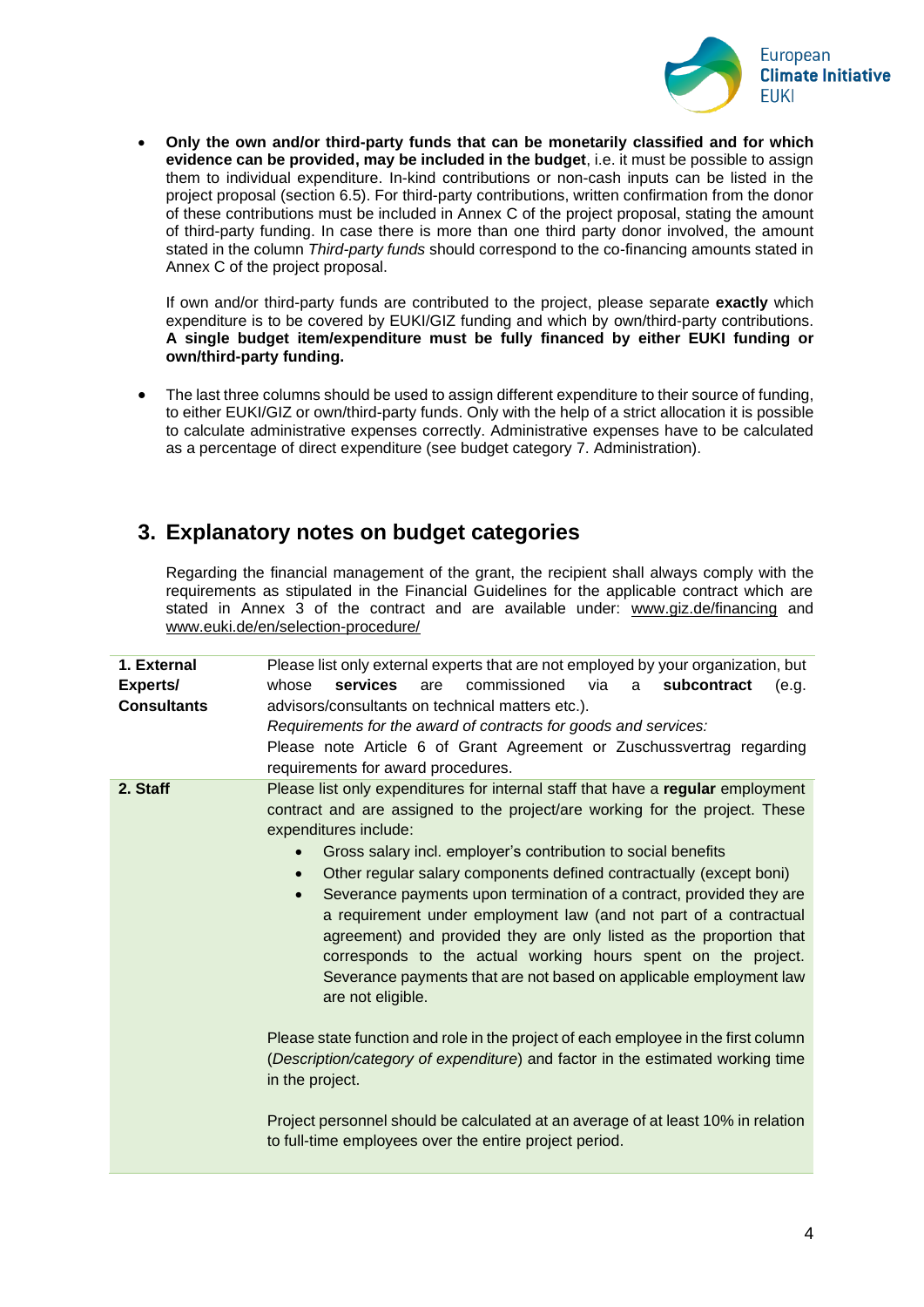

|                                        | Evidence must be provided for personnel expenditures in the form of monthly<br>or annual payslips/payroll journals. In case payslips do not allow an adequate<br>traceability, contracts of employment should be handed in as well. Traceability<br>is, for example, not ensured in case information on payslips is not<br>comprehensible or personnel expenditure for project staff exceeds amounts<br>paid to other employees disproportionately. In order to ensure a complete<br>documentation, the records and originals of supporting documents (e.g.<br>payslips, timesheets) need to be kept at the Recipient's/Zuschussempfänger's<br>premises. Please carefully read Annex 3 of the Grant Agreement or<br>(www.giz.de/financing<br>www.euki.de/en/selection-<br>Zuschussvertrag<br>and<br>procedure). |  |  |  |  |  |
|----------------------------------------|-----------------------------------------------------------------------------------------------------------------------------------------------------------------------------------------------------------------------------------------------------------------------------------------------------------------------------------------------------------------------------------------------------------------------------------------------------------------------------------------------------------------------------------------------------------------------------------------------------------------------------------------------------------------------------------------------------------------------------------------------------------------------------------------------------------------|--|--|--|--|--|
| 3.<br>Transportation/<br><b>Travel</b> | Travel expenditures and per diems are eligible for financing but they must be<br>directly attributable to the project and comply with the internal or national travel<br>regulations of the implementer/implementing partner or published regulations<br>by the German Federal Ministry of Finance.                                                                                                                                                                                                                                                                                                                                                                                                                                                                                                             |  |  |  |  |  |
|                                        | Please list all travel expenditure in this budget category, e.g. for travel of your<br>own staff and travel expenditure of external persons participating in conferences<br>and workshops.                                                                                                                                                                                                                                                                                                                                                                                                                                                                                                                                                                                                                      |  |  |  |  |  |
|                                        | Travel expenditure of external experts (consultants/advisors) are not to be<br>included here but shall be accounted for in budget category 1. External<br>Experts/Consultants and are part of their subcontract.                                                                                                                                                                                                                                                                                                                                                                                                                                                                                                                                                                                                |  |  |  |  |  |
|                                        | Budgeting of travel expenditures:<br>Please budget travel expenditures by taking into account an average amount<br>per trip and the number of trips. A disaggregated depiction, broken down into<br>flights, accommodation, additional expenses of subsistence and other<br>expenses is not required.                                                                                                                                                                                                                                                                                                                                                                                                                                                                                                           |  |  |  |  |  |
|                                        | Number of trips:<br>EUKI is planning to hold EUKI conferences every two years in Berlin to facilitate<br>communication between implementers and partners and BMWK. Additionally, it<br>should be taken into account that further networking and capacity building<br>events (possibly also organized by the EUKI-Secretariat) could take place<br>during the project period. Therefore, please plan an adequate annual travel<br>budget by calculating three trips per year/project.                                                                                                                                                                                                                                                                                                                            |  |  |  |  |  |
|                                        | Further information on settlement of travel expenditure:<br>See below a list of per diems and overnight allowances valid for travel abroad<br>in 2022. Please note the maximum per diem and overnight allowance amounts<br>applicable for the different years of project implementation. The current<br>regulations can be accessed under the following link.                                                                                                                                                                                                                                                                                                                                                                                                                                                   |  |  |  |  |  |
|                                        | If meals were provided elsewhere, please reduce the per diems by the following<br>percentages:<br>Breakfast 20% (if, for example, included in accommodation expenses)<br>Lunch 40% (if provided, for example, at events)<br>Dinner 40% (if provided, for example, at events).                                                                                                                                                                                                                                                                                                                                                                                                                                                                                                                                   |  |  |  |  |  |
| 4.<br><b>Training Costs</b>            | Under this category all expenditure related to workshops, training courses,<br>meetings, networking and other events held by implementer and implementing<br>eligible.<br>For<br>budgeting<br>of<br>this<br>category,<br>please<br>planned<br>is<br>list                                                                                                                                                                                                                                                                                                                                                                                                                                                                                                                                                        |  |  |  |  |  |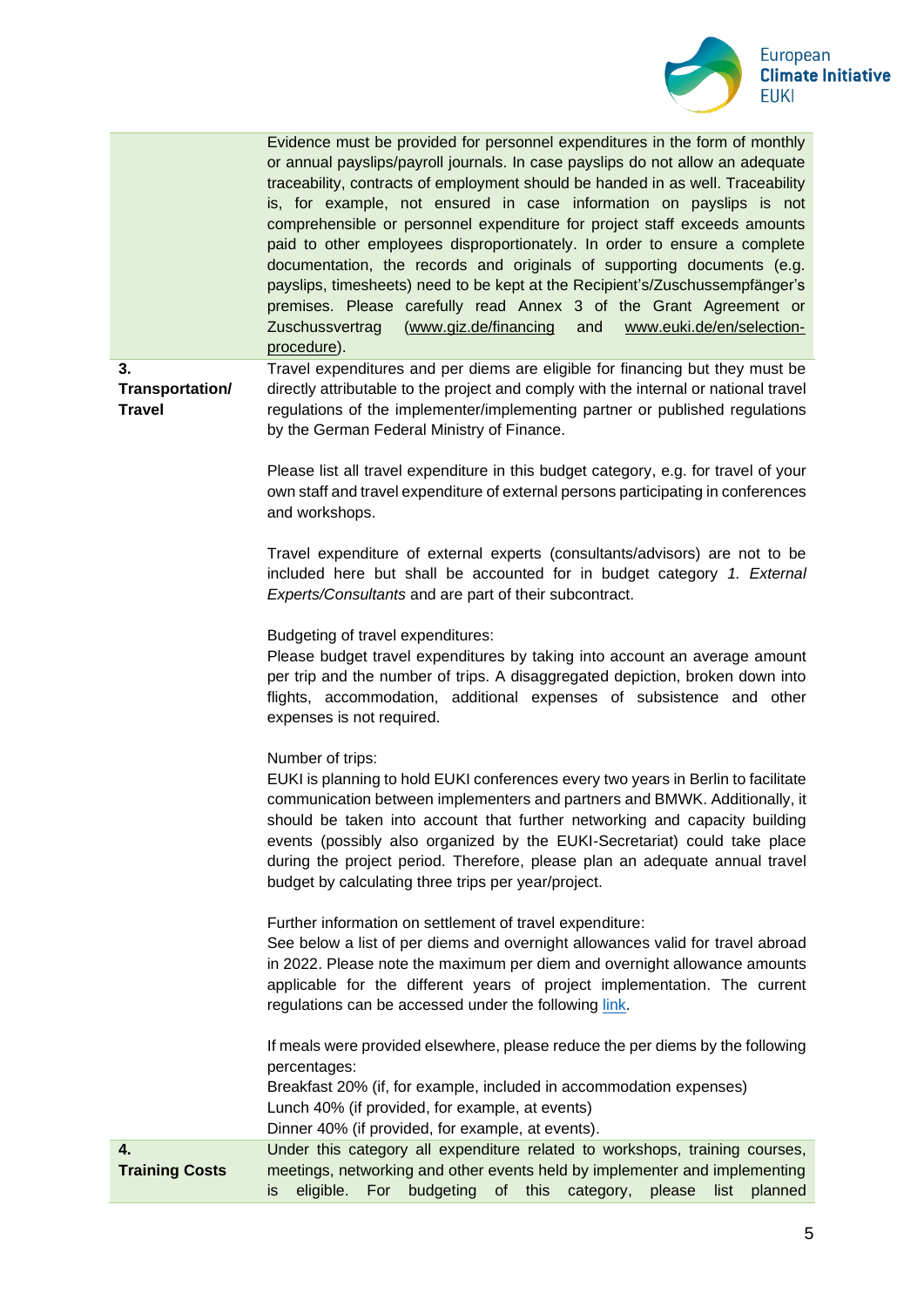

|                                       | workshops/training, courses/meetings/events and types of expenditure which<br>shall be incurred for the respective event and contracted under one service<br>package, such as catering, rental fee of venue, equipment rental etc. Base your<br>calculation on experience and local customary costs. Travel for external guests<br>and participants is not be included here but under 3. Transportation/travel.<br>Single cost items related to the abovementioned events which are not<br>contracted as part of a service package shall be budgeted under the respective<br>budget category (e.g. IT services, printing of flyers, advertisements under 6.<br>Other costs/Consumables).<br>Requirements for the award of contracts for goods and services:<br>Please note Article 6 of Grant Agreement or Zuschussvertrag regarding<br>requirements for award procedures. |
|---------------------------------------|----------------------------------------------------------------------------------------------------------------------------------------------------------------------------------------------------------------------------------------------------------------------------------------------------------------------------------------------------------------------------------------------------------------------------------------------------------------------------------------------------------------------------------------------------------------------------------------------------------------------------------------------------------------------------------------------------------------------------------------------------------------------------------------------------------------------------------------------------------------------------|
| 5. Procurement<br>of Goods            | Expenditure for materials, equipment or miscellaneous purchases can be listed<br>in this category. Please name budgeted expenditures precisely and show<br>clearly how they have been calculated.<br>Requirements for the award of contracts for goods and services:<br>Please note Article 6 of Grant Agreement or Zuschussvertrag regarding<br>requirements for award procedures.                                                                                                                                                                                                                                                                                                                                                                                                                                                                                        |
| 6. Other costs/<br><b>Consumables</b> | Other expenditure for the project, such as publications, translations, IT services<br>can be listed in this category. Please name budgeted expenditure precisely and<br>show clearly how they have been calculated.<br>Requirements for the award of contracts for goods and services:<br>Please note Article 6 of Grant Agreement or Zuschussvertrag regarding<br>requirements for award procedures.                                                                                                                                                                                                                                                                                                                                                                                                                                                                      |
| 7.<br>Administration<br>costs         | Indirect project expenditures incurred through use of existing infrastructure<br>(such as office rent, telephone, internet etc.) that cannot be directly attributed to<br>the project can be claimed as administrative costs.<br>Administrative costs must be reasonable and plausible and may not under any<br>circumstances exceed 11% of the direct expenditures (budget category 1-6).                                                                                                                                                                                                                                                                                                                                                                                                                                                                                 |
| 8. Forwarding<br>of Funds             | In this category (in the Recipient's budget) the sums of all grants that will be<br>forwarded to implementing partners (sub grants to Final Recipients) will be<br>calculated by an automated function of the budget template. The Recipient shall<br>ensure that the terms and conditions of the Agreement are applied equally to<br>the contractual relationship between the Recipient and the Final Recipients.<br>Requirements for the award of contracts for goods and services:<br>Please note Article 6 of Grant Agreement or Zuschussvertrag regarding<br>requirements for award procedures.                                                                                                                                                                                                                                                                       |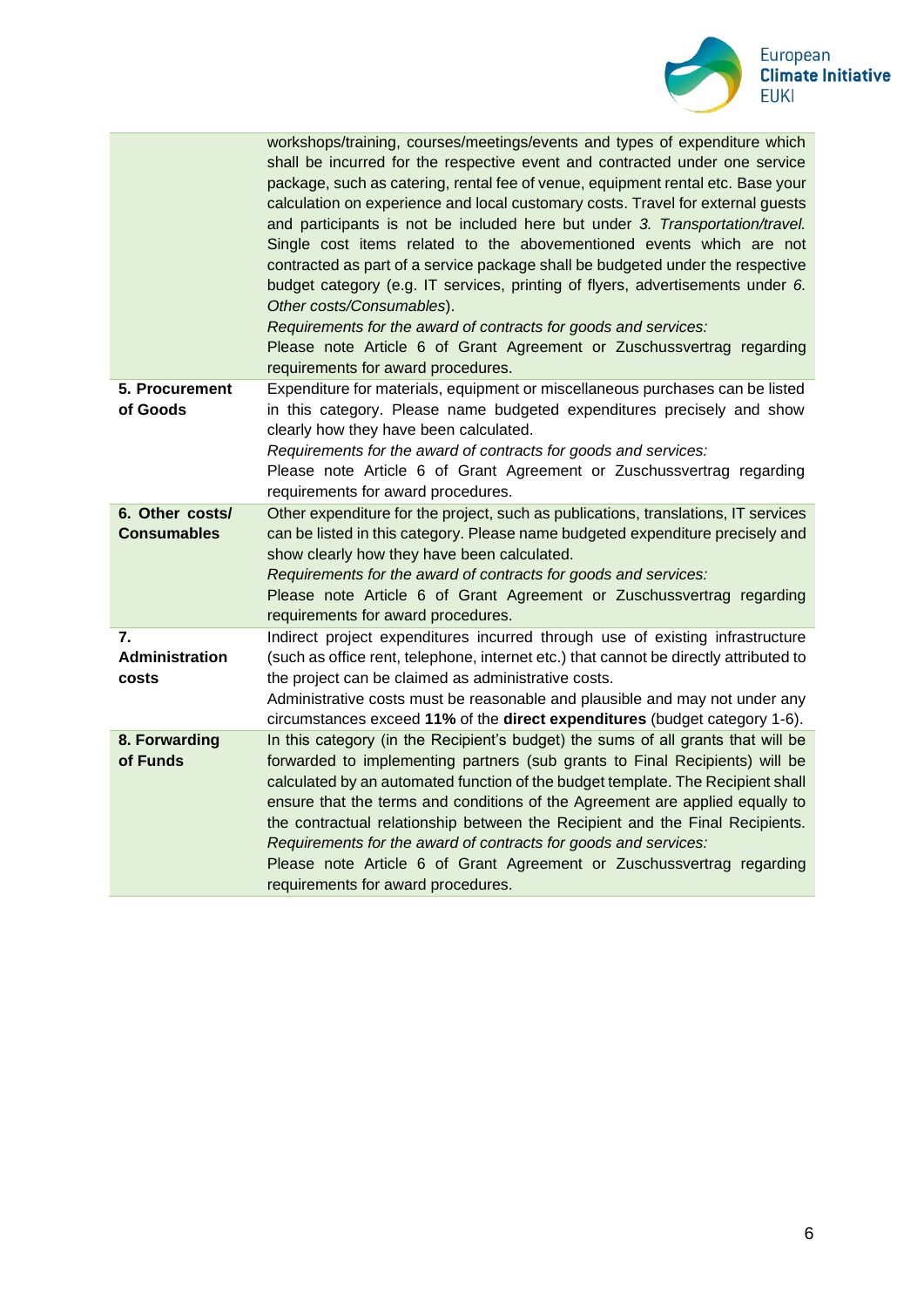

## <span id="page-6-0"></span>**4. Overview of travel expenses: per diem and overnight accommodation allowances for selected countries (as of 2022) 1**

| Country/City                              | Per diems abroad<br>per whole day of<br>absence (at least<br>24 hours) | Per diems abroad<br>(day of arrival and<br>departure/ absence of<br>more than 8 hours per<br>day) | Overnight<br>accommodation<br>allowances abroad up to<br>EUR with evidence |
|-------------------------------------------|------------------------------------------------------------------------|---------------------------------------------------------------------------------------------------|----------------------------------------------------------------------------|
| Albania                                   | 27                                                                     | 18                                                                                                | 112                                                                        |
| Andorra                                   | 41                                                                     | 28                                                                                                | 91                                                                         |
| Armenia                                   | 24                                                                     | 16                                                                                                | 59                                                                         |
| Austria                                   | 40                                                                     | 27                                                                                                | 108                                                                        |
| Azerbaijan                                | 30                                                                     | 20                                                                                                | 72                                                                         |
| Belgium                                   | 42                                                                     | 28                                                                                                | 135                                                                        |
| Bosnia and Herzegovina                    | 23                                                                     | 16                                                                                                | 75                                                                         |
| <b>Bulgaria</b>                           | 22                                                                     | 15                                                                                                | 115                                                                        |
| Croatia                                   | 35                                                                     | 24                                                                                                | 107                                                                        |
| Cyprus                                    | 45                                                                     | 30                                                                                                | 116                                                                        |
| <b>Czech Republic</b>                     | 35                                                                     | 24                                                                                                | 94                                                                         |
| Denmark                                   | 58                                                                     | 39                                                                                                | 143                                                                        |
| Estonia                                   | 29                                                                     | 20                                                                                                | 85                                                                         |
| Finland                                   | 50                                                                     | 33                                                                                                | 136                                                                        |
| France                                    |                                                                        |                                                                                                   |                                                                            |
| - Lyon                                    | 53                                                                     | 36                                                                                                | 115                                                                        |
| - Marseille                               | 46                                                                     | 31                                                                                                | 101                                                                        |
| - Paris and départements<br>92, 93 and 94 | 58                                                                     | 39                                                                                                | 152                                                                        |
| - Strasbourg                              | 51                                                                     | 34                                                                                                | 96                                                                         |
| - the rest of the country                 | 44                                                                     | 29                                                                                                | 115                                                                        |
| Georgia                                   | 35                                                                     | 24                                                                                                | 88                                                                         |
| Greece                                    |                                                                        |                                                                                                   |                                                                            |
| - Athens                                  | 46                                                                     | 31                                                                                                | 132                                                                        |
| - the rest of the country                 | 36                                                                     | 24                                                                                                | 135                                                                        |
| Hungary                                   | 22                                                                     | 15                                                                                                | 63                                                                         |
| Iceland                                   | 47                                                                     | 32                                                                                                | 108                                                                        |
| Ireland                                   | 58                                                                     | 39                                                                                                | 129                                                                        |
| Italy                                     |                                                                        |                                                                                                   |                                                                            |
| - Milan                                   | 45                                                                     | 30                                                                                                | 158                                                                        |
| - Rome                                    | 40                                                                     | $\overline{27}$                                                                                   | 135                                                                        |
| - the rest of the country                 | 40                                                                     | 27                                                                                                | 135                                                                        |
| Kosovo                                    | 23                                                                     | 16                                                                                                | 57                                                                         |
| Latvia                                    | 35                                                                     | 24                                                                                                | 76                                                                         |
| Liechtenstein                             | 56                                                                     | 37                                                                                                | 190                                                                        |
| Lithuania                                 | 26                                                                     | 17                                                                                                | 109                                                                        |
| Luxembourg                                | 47                                                                     | $\overline{32}$                                                                                   | 130                                                                        |
| Malta                                     | 46                                                                     | 31                                                                                                | 114                                                                        |
| Macedonia                                 | 29                                                                     | 20                                                                                                | 95                                                                         |
| Moldova, Republic of                      | 24                                                                     | 16                                                                                                | 88                                                                         |
| Monaco                                    | 42                                                                     | 28                                                                                                | 180                                                                        |

 $1B$ ased on allowance which can be foun[d here](https://www.bundesfinanzministerium.de/Content/DE/Downloads/BMF_Schreiben/Steuerarten/Lohnsteuer/2021-09-27-steuerliche-behandlung-reisekosten-reisekostenverguetungen-2022.pdf?__blob=publicationFile&v=2)